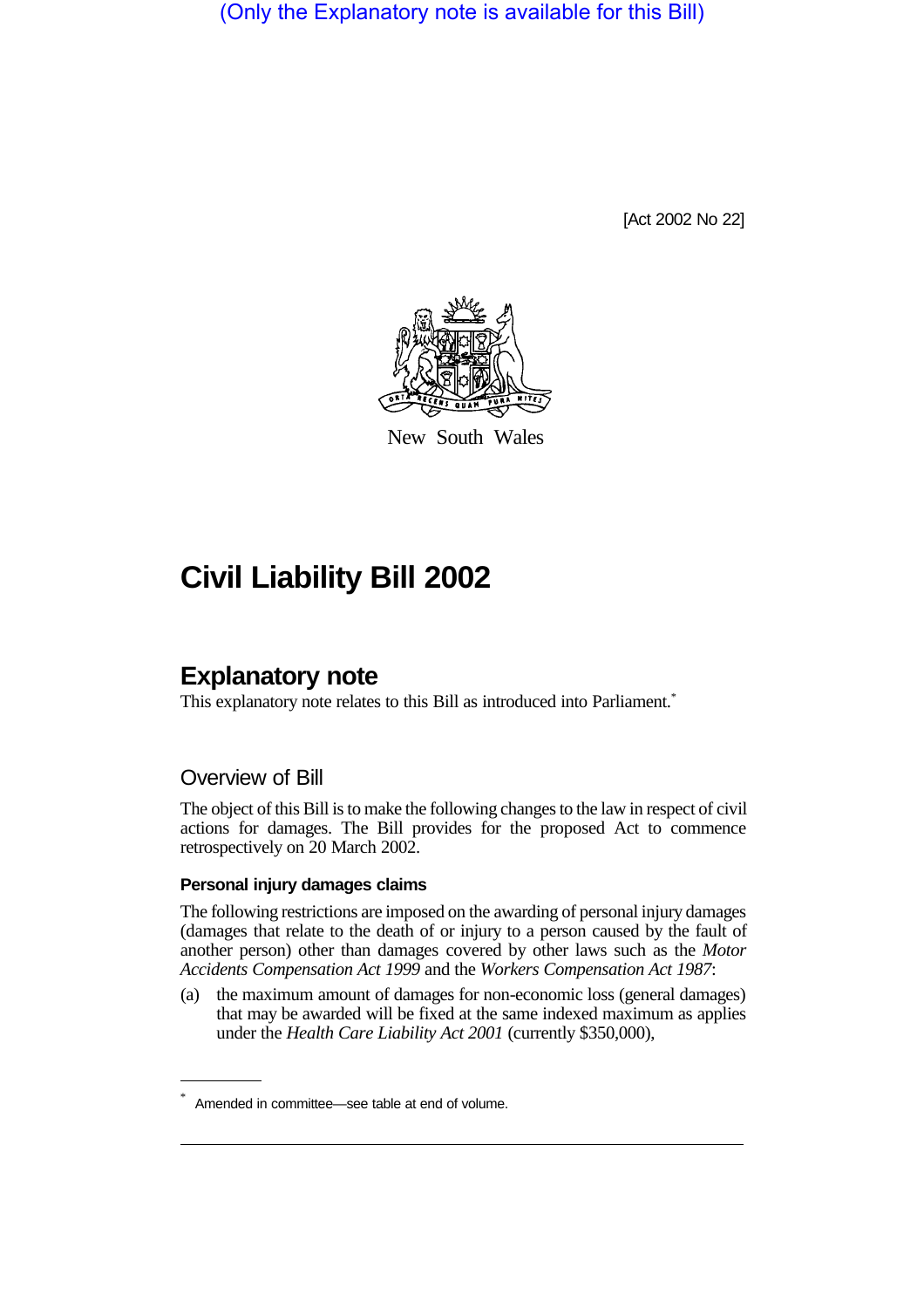Explanatory note

- (b) there will be a 15% threshold for non-economic loss damages so that no damages will be able to be awarded unless the severity of the non-economic loss is at least 15% of a most extreme case and claims above 15% will be determined according to a sliding scale as currently set out in the *Health Care Liability Act 2001* and the *Motor Accidents Act 1988*,
- (c) the maximum amount of damages for economic loss due to loss of earnings, deprivation or impairment of earning capacity or loss of expectation of financial support is fixed at a rate that is 3 times average weekly earnings in New South Wales,
- (d) a claimant will have to satisfy the court that assumptions, such as assumptions about future earning capacity, on which an award of damages for future economic loss is based accord with the claimant's most likely future circumstances but for the injury,
- (e) lump sum damages for future economic loss will be required to be discounted by 5% or some other amount prescribed by the regulations,
- (f) interest will not be able to be awarded on damages for non-economic loss or gratuitous attendant care services, and interest on other damages will be calculated from the time the loss to which the damage relates was first incurred until the date of determination,
- (g) the rate of interest on damages will be a rate determined by the regulations or (if no rate is determined) the Commonwealth Government 10-year benchmark bond rate,
- (h) damages in a claim under the *Compensation to Relatives Act 1897* will be able to be reduced on the basis of the contributory negligence of the deceased person,
- (i) exemplary, punitive and aggravated damages will not be able to be awarded in negligence cases,
- (j) the awarding of damages for gratuitous attendant care services will be restricted in a manner that is consistent with aspects of the treatment of those damages under the *Health Care Liability Act 2001* and the *Motor Accidents Compensation Act 1999*.

#### **Solicitors' and barristers' costs—personal injury damages claims**

The *Legal Profession Act 1987* is amended to provide that if the amount recovered on a claim for personal injury damages does not exceed \$100,000, the maximum costs recoverable for legal services provided to the plaintiff or defendant is 20% of the amount recovered or claimed or \$10,000, whichever is greater (with provision for the regulations to vary these amounts and percentage).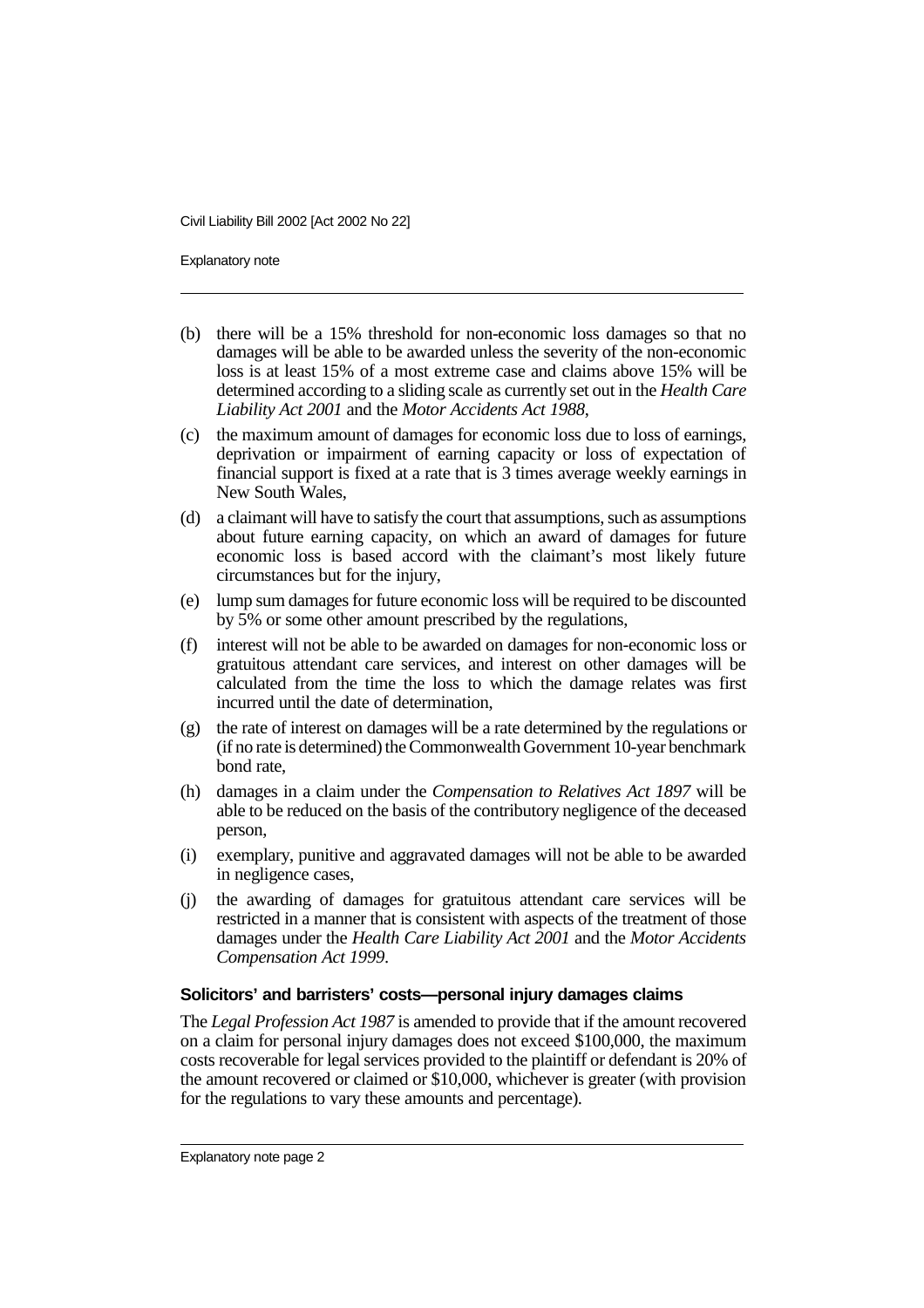Explanatory note

The amendments provide for the following exceptions:

- (a) maximum costs as between solicitor or barrister and client are not fixed to the extent that they are provided for by a costs agreement,
- (b) if a party refuses an offer of compromise on a claim where the eventual outcome is no less favourable than the terms of the offer, the party can be ordered to pay the other party's costs assessed on an indemnity basis for legal services provided after the offer is made,
- (c) a court can order that costs are not to be fixed if the court is satisfied that the costs are for legal services provided in response to any action on the claim by or on behalf of the other party to the claim that was not reasonably necessary for the advancement of that party's case or was intended or reasonably likely to unnecessarily delay or complicate determination of the claim.

#### **Responsibilities of solicitors and barristers—claims and defences lacking merit**

The *Legal Profession Act 1987* is amended to enact the following provisions with respect to the responsibilities of solicitors and barristers in connection with all claims for damages (not just personal injury damages) where there are no reasonable grounds for believing a claim or defence has reasonable prospects of success:

- (a) a solicitor or barrister must not provide a legal service on a claim or defence unless the solicitor or barrister has reasonable grounds for believing, on the basis of provable facts and a reasonably arguable view of the law, that the claim or defence has reasonable prospects of success (with a contravention of this prohibition capable of being unsatisfactory professional conduct or professional misconduct),
- (b) if a solicitor or barrister provides legal services in contravention of that prohibition, the solicitor or barrister can be ordered to repay costs that the client has been ordered to pay to another party and can be ordered to indemnify another party against costs payable by that other party,
- (c) if a court finds that the facts established by the evidence on a claim do not support a reasonable belief that the claim or defence has reasonable prospects of success, there is to be a presumption (rebuttable by the solicitor or barrister concerned) that legal services provided on the claim or defence were provided without reasonable prospects of success.

The *Legal Profession Act 1987* is further amended to extend to costs in civil damages matters an existing provision that authorises the making of regulations fixing the costs payable for legal services.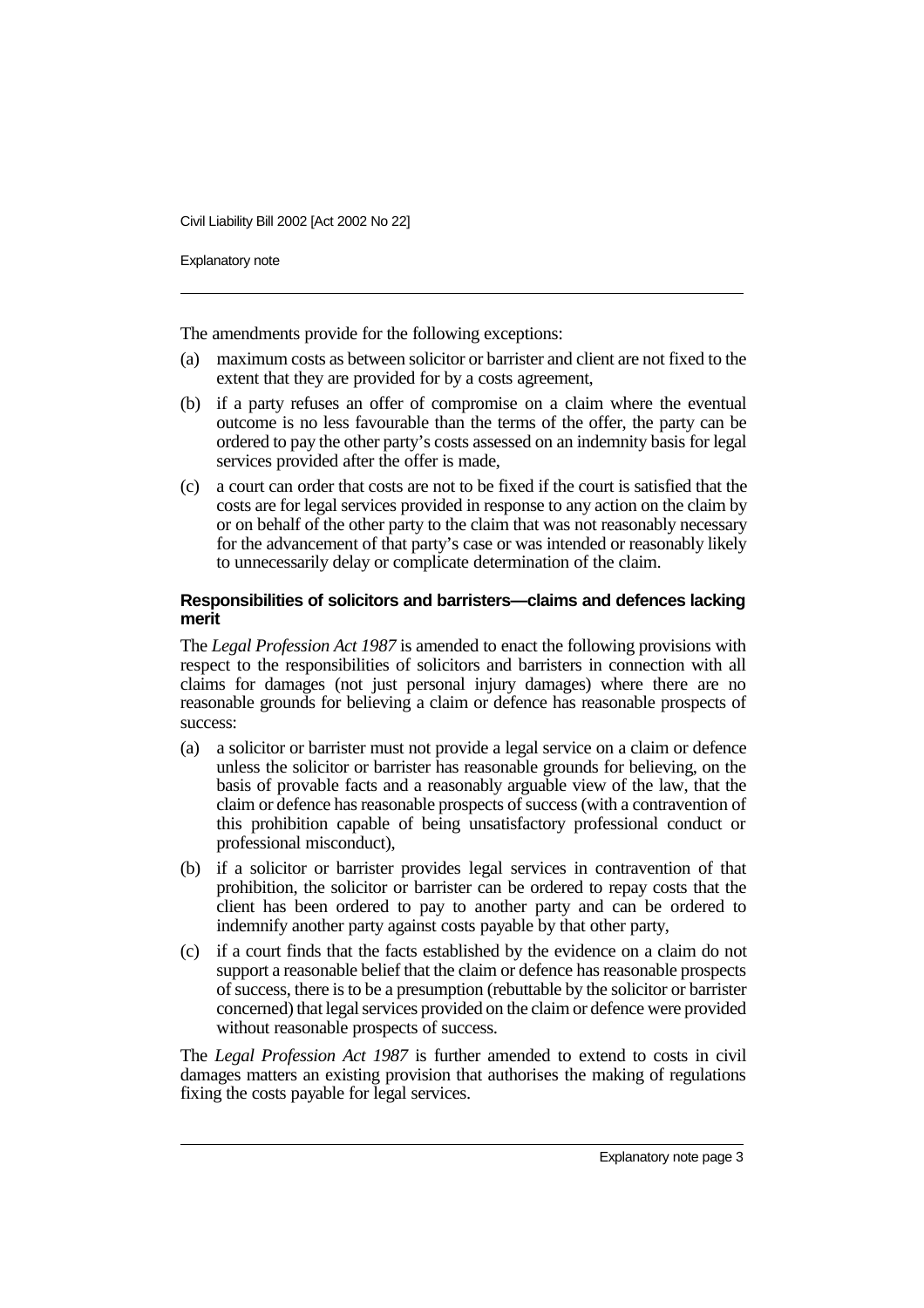Explanatory note

#### **Consequential amendments**

Consequential amendments are made to the *Health Care Liability Act 2001* (on the basis that the restrictions on the awarding of personal injury damages will apply to claims for personal injury damages currently covered by that Act).

#### **Transitional provisions**

Transitional provisions are enacted as follows:

- (a) the restrictions on the awarding of personal injury damages extend to injuries and deaths occurring before 20 March 2002 but do not apply to an award of damages in proceedings commenced before 20 March 2002 or to an award, settlement or consent order for damages made before the date of assent,
- (b) the restrictions on the awarding of personal injury damages do not apply to claims against the Crown (other than health care claims) notified before 20 March 2002 so long as the damages are awarded before 1 September 2002 or are settled or become the subject of court proceedings commenced before 1 September 2002, or proceedings cannot be commenced before that date because an injury has not stabilised,
- (c) the *Health Care Liability Act 2001* continues to apply in respect of a health care claim in proceedings commenced before 20 March 2002,
- (d) the amendments to the *Legal Profession Act 1987* with respect to barristers' and solicitors' costs for legal services provided to the claimant on a claim for personal injury damages do not apply in respect of legal services provided before 7 May 2002 but otherwise extend to legal services provided in connection with a claim no matter when the claim arose,
- (e) the amendments to the *Legal Profession Act 1987* with respect to the responsibilities of solicitors and barristers in connection with claims and defences that do not have reasonable prospects of success extend to legal services provided on or after 20 March 2002 no matter when the claim concerned arose.

# Outline of provisions

# **Part 1 Preliminary**

**Clause 1** sets out the name (also called the short title) of the proposed Act.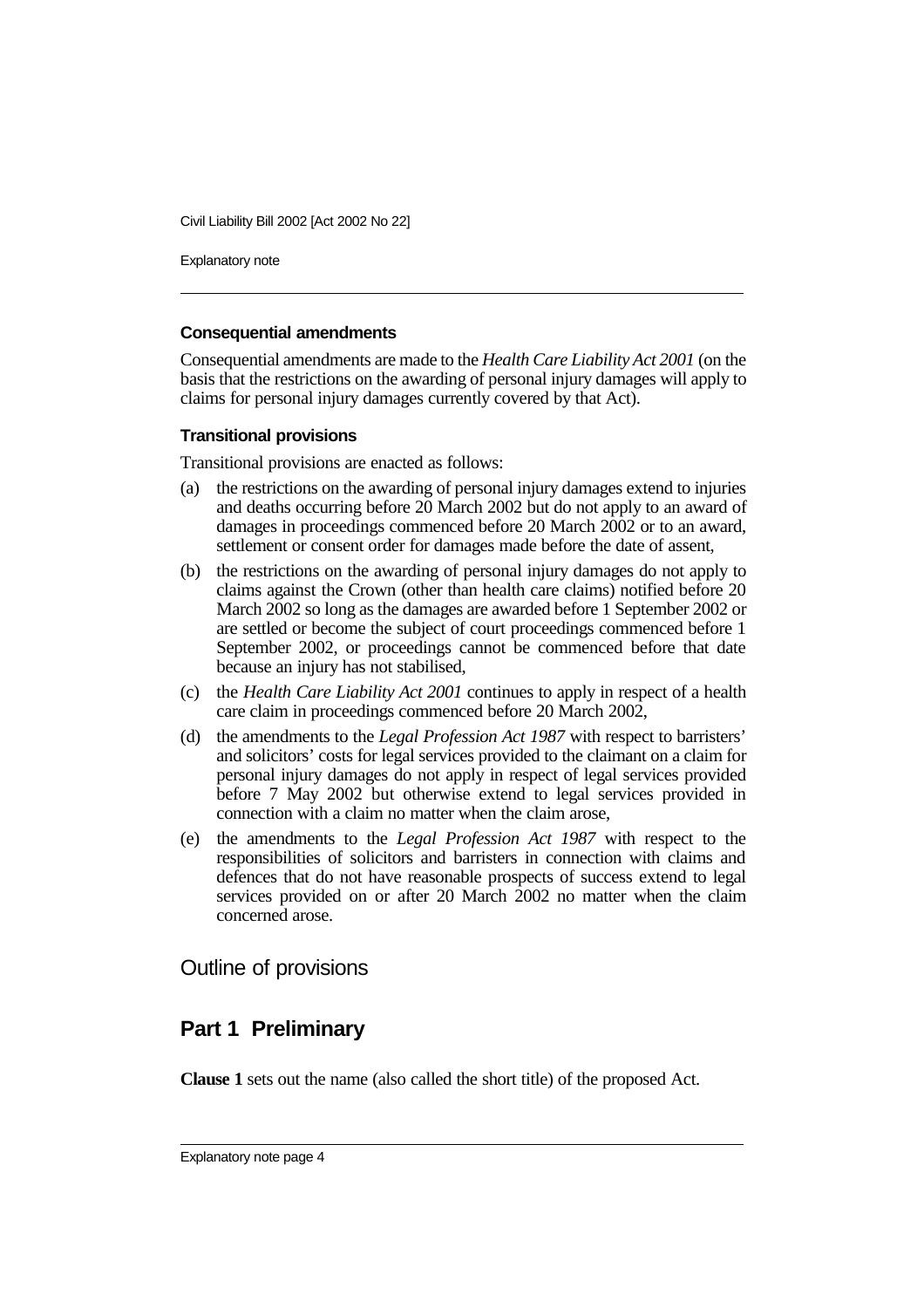Explanatory note

**Clause 2** provides that the proposed Act is taken to have commenced on 20 March 2002.

**Clause 3** defines certain words and expressions used in the proposed Act. The term *personal injury damages* means damages that relate to the death of or injury to a person caused by the fault of another person.

**Clause 4** provides that the proposed Act binds the Crown.

**Clause 5** is a general regulation-making power.

**Clause 6** provides that notes in the proposed Act do not form part of it.

**Clause 7** gives effect to Schedule 1, the Schedule of savings and transitional provisions.

**Clause 8** gives effect to Schedule 2, which contains amendments to the *Health Care Liability Act 2001* and the *Legal Profession Act 1987*.

# **Part 2 Personal injury damages**

## **Division 1 Preliminary**

**Clause 9** provides that Part 2 applies to and in respect of an award of personal injury damages, subject to certain exclusions.

An important exclusion is the exclusion of damages for an intentional act done with intent to cause injury or death, or that is sexual assault or other sexual misconduct. Medical treatment provided in good faith is not excluded.

Also excluded are damages covered by workers compensation or motor accidents compensation legislation.

**Clause 10** provides that a court cannot award damages, or interest on damages, contrary to Part 2.

**Clause 11** makes it clear that Part 2 does not give rise to any cause of action to recover damages.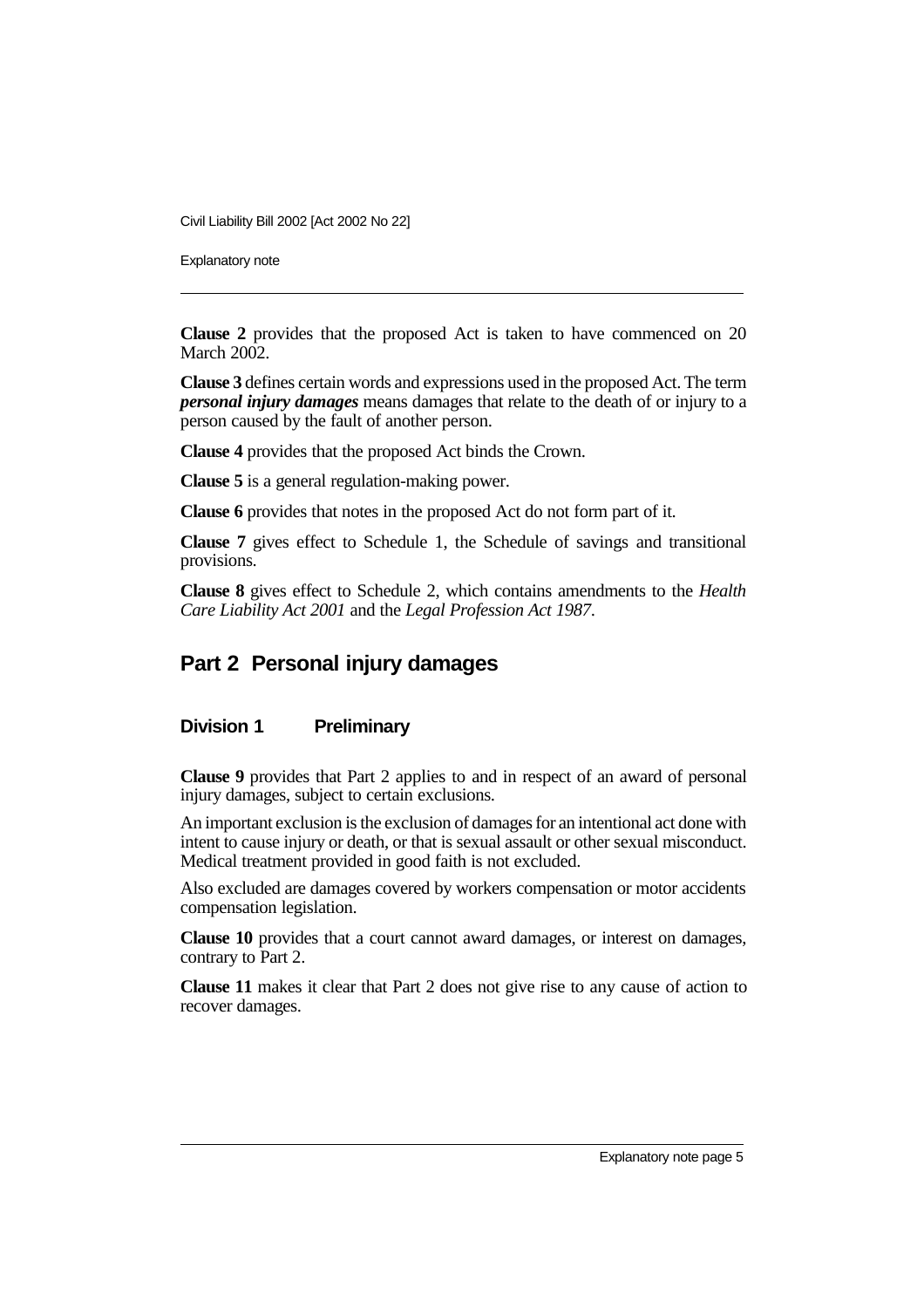Explanatory note

## **Division 2 Fixing damages for economic loss**

**Clause 12** limits the amount of damages that may be awarded for economic loss due to loss of earnings, deprivation or impairment of earning capacity and loss of expectation of financial support.

**Clause 13** provides for damages for future economic loss to be determined in accordance with the claimant's most likely future circumstances.

**Clause 14** requires the application of a discount rate in assessing lump sum damages for future economic loss.

**Clause 15** provides for the damages that may be awarded for attendant care services (such as domestic help or nursing) that are provided on a gratuitous basis.

## **Division 3 Fixing damages for non-economic loss (general damages)**

**Clause 16** provides for the determination of damages for non-economic loss (ie pain and suffering, loss of amenities of life, loss of expectation of life and disfigurement). No such damages are to be awarded unless the severity of the noneconomic loss is at least 15% of a most extreme case. A limit on the amount of damages for non-economic loss is imposed (\$350,000), but that maximum amount is to be awarded only in a most extreme case. Once the 15% threshold is passed, damages for non-economic loss are to be assessed in accordance with the Table to the proposed section as a percentage of the maximum amount.

**Clause 17** provides for the indexation, by order of the Minister published in the Gazette, of the maximum amount that may be awarded as damages for noneconomic loss.

#### **Division 4 Other matters**

**Clause 18** makes provision with respect to the interest payable on damages. No interest is payable on damages awarded for non-economic loss or gratuitous attendant care services.

**Clause 19** provides for the determination of the amount of the contribution that may be recovered by a third party from a defendant where both the defendant and the third party are at fault but the claim against the third party is not covered by

Explanatory note page 6